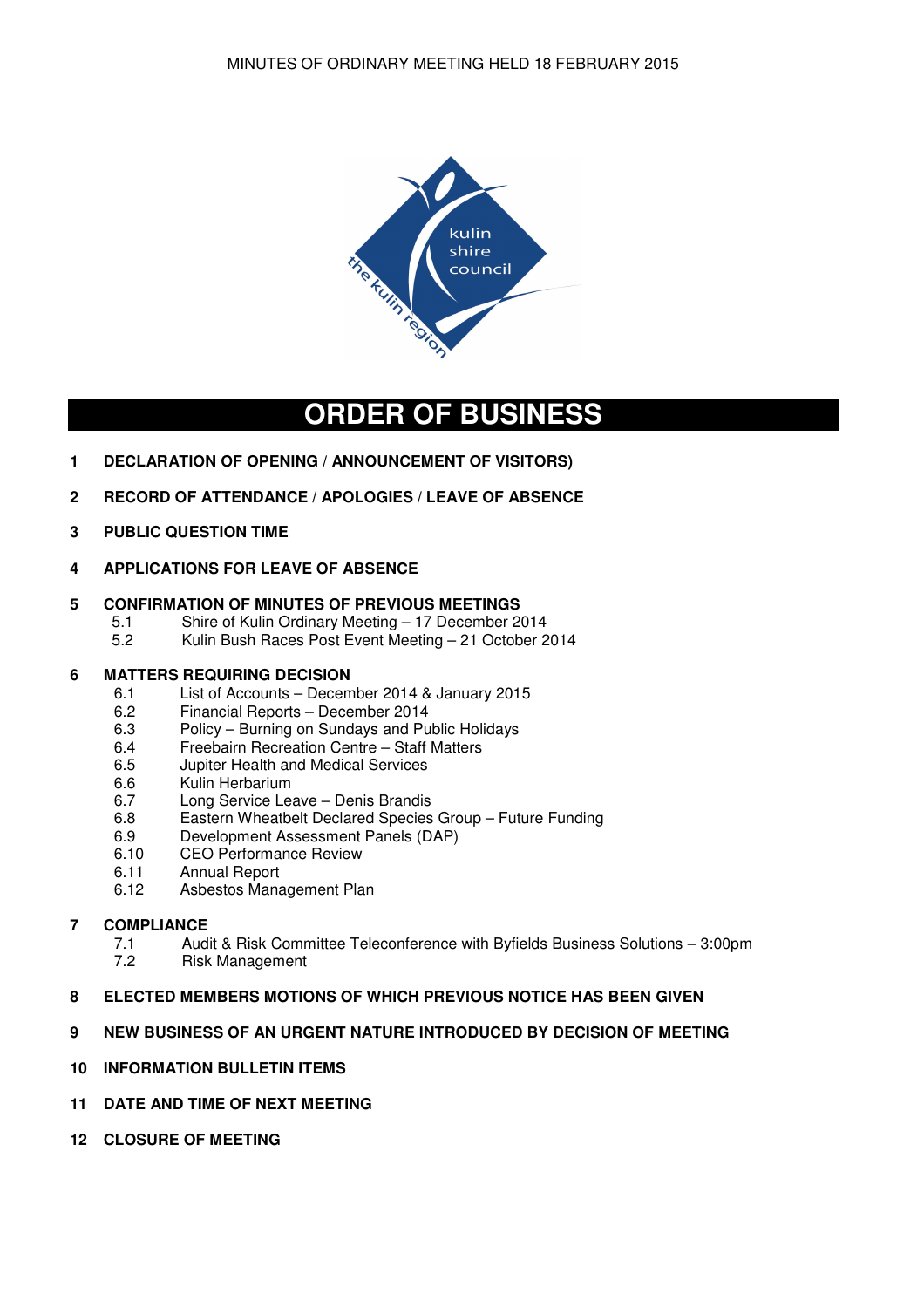# **Minutes of an Ordinary Meeting of Council held in the Freebairn Recreation Centre on Wednesday 18 February 2015 commencing at 11.10am**

# **1. DECLARATION OF OPENING / ANNOUNCEMENT OF VISITORS**

The President of the Shire welcomed all present and declared the meeting opened at 11.10am

# **2. RECORD OF ATTENDANCE/APOLOGIES/LEAVE OF ABSENCE**

| Attendance          |                                     |                  |
|---------------------|-------------------------------------|------------------|
| <b>JM Sullivan</b>  | President                           | East Ward        |
| <b>BD</b> West      | <b>Vice President</b>               | West Ward        |
| <b>RD Duckworth</b> | Councillor (from 2:09pm)            | West Ward        |
| MJ Ledwith          | Councillor                          | West Ward        |
| <b>BP</b> Taylor    | Councillor                          | Central Ward     |
| G Robins            | Councillor                          | <b>Town Ward</b> |
| <b>HT</b> McInnes   | Councillor (left 3:30pm)            | <b>Town Ward</b> |
| R O'Brien           | Councillor                          | Central Ward     |
| R Bowey             | Councillor                          | Town Ward        |
| G Hadlow            | <b>Chief Executive Officer</b>      |                  |
| C Vandenberg        | Deputy CEO                          |                  |
| N Thompson          | Executive Support Officer / Minutes |                  |
| L Hobson            | Manager of Works (from 4:03pm)      |                  |

# **3. PUBLIC QUESTION TIME**

As there were no members of the public present, there were no questions asked.

# **4. APPLICATIONS FOR LEAVE OF ABSENCE**

Nil

# **5. CONFIRMATION OF MINUTES OF PREVIOUS MEETINGS**

Shire of Kulin Ordinary Meeting – 17 December 2014

#### **01/0215**

**Moved Cr West Seconded Cr Ledwith that the minutes of the Ordinary Council Meeting held on 17 December 2014 be confirmed as a true and correct record.** 

 **Carried 8/0** 

Kulin Bush Races Post Event Meeting – 21 October 2014

#### **02/0215**

**Moved Cr O'Brien Seconded Cr Bowey that the minutes of the Kulin Bush Races Post Event Meeting held on 21 October 2014 be confirmed as a true and correct record.** 

 **Carried 8/0** 

# **6 MATTERS REQUIRING COUNCIL DECISION**

# **6.1 List of Accounts – December 2014 & January 2015**

**RESPONSIBLE OFFICER:** DCEO<br>FILE REFERENCE: 1206 **FILE REFERENCE:** 12.06<br>**AUTHOR:** DCEO **AUTHOR: DISCLOSURE OF INTEREST:** 

# **SUMMARY:**

Attached is a list of accounts paid during the months of December 2014 and January 2015 for Council's consideration.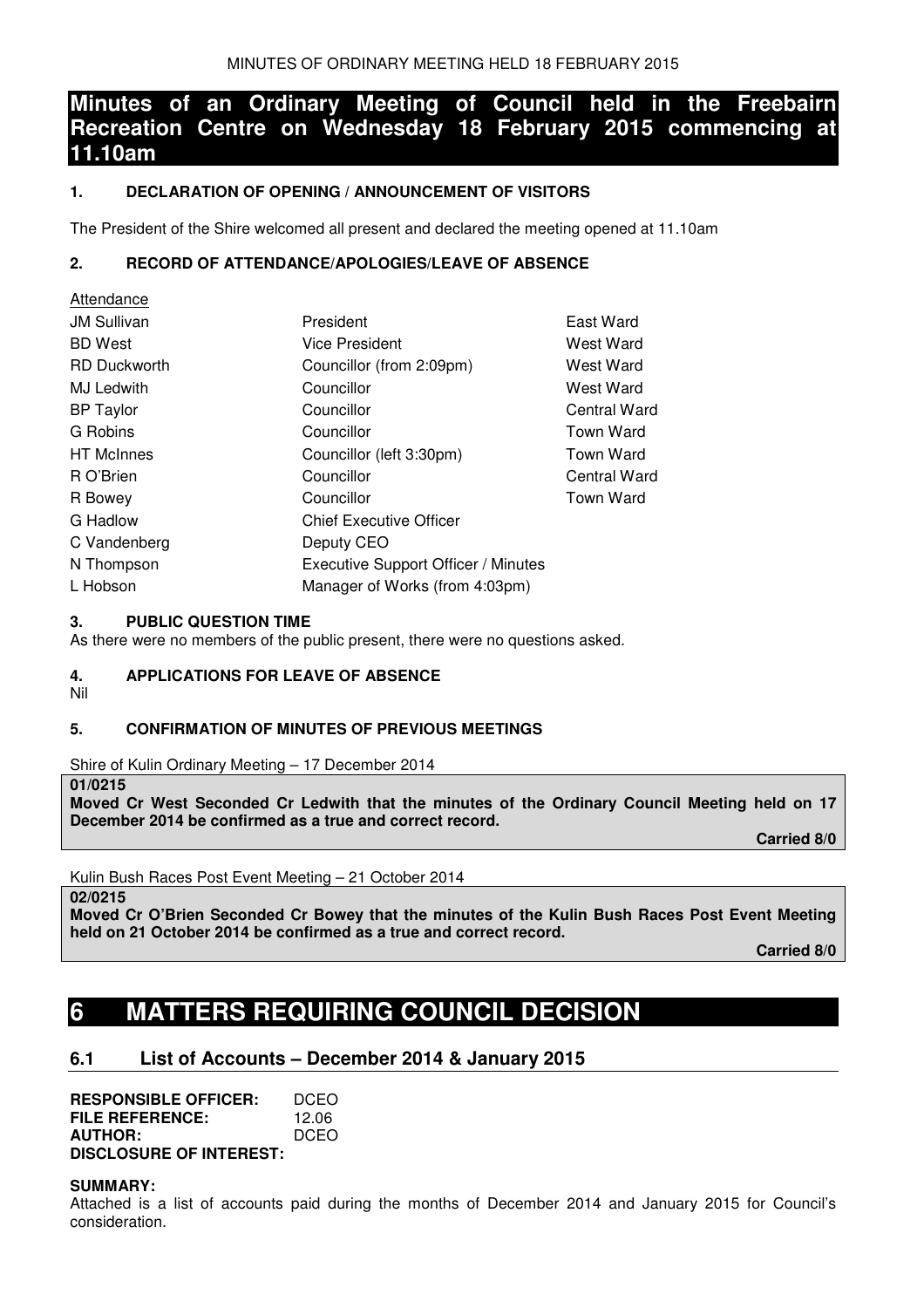#### **BACKGROUND & COMMENT:**

Nil

#### **FINANCIAL IMPLICATIONS:**

Nil

**STATUTORY AND PLANNING IMPLICATIONS:**  Nil

**POLICY IMPLICATIONS:** 

Nil

# **COMMUNITY CONSULTATION:**

Nil

**WORKFORCE IMPLICATIONS:** 

Nil

# **OFFICER'S RECOMMENDATION:**

That December payments being cheque No's 1667 - 1673 (Bush Races), 36223 - 36244 (Municipal), EFT No's 9278 - 9376 (Municipal), credit card payments, creditor payments, and other vouchers from the Municipal Fund totalling \$718,921.02 be passed for payment and;

That January payments being cheque No's 300 (Trust Fund) 1674 - 1676 (Bush Races), 36245 - 36263 (Municipal), EFT No's 9377 - 9489 (Municipal), credit card payments, creditor payments, and other vouchers from the Municipal Fund totalling \$495,400.74 be passed for payment and;

#### **VOTING REQUIREMENTS:**

Simple majority required.

#### **03/0215**

**Moved Cr O'Brien Seconded Cr Robins that December payments being cheque No's 1667 - 1673 (Bush Races), 36223 - 36244 (Municipal), EFT No's 9278 - 9376 (Municipal), credit card payments, creditor payments, and other vouchers from the Municipal Fund totalling \$718,921.02 be passed for payment and;** 

**That January payments being cheque No's 300 (Trust Fund) 1674 - 1676 (Bush Races), 36245 - 36263 (Municipal), EFT No's 9377 - 9489 (Municipal), credit card payments, creditor payments, and other vouchers from the Municipal Fund totalling \$495,400.74 be passed for payment.** 

 **Carried 8/0** 

# **6.2 Financial Report December 2014**

| <b>RESPONSIBLE OFFICER:</b>    | <b>DCEO</b> |
|--------------------------------|-------------|
| FILE REFERENCE:                | 12.01       |
| <b>AUTHOR:</b>                 | <b>DCEO</b> |
| <b>DISCLOSURE OF INTEREST:</b> |             |

#### **SUMMARY:**

Attached is the financial report for the period ending 31 December 2014.

**BACKGROUND & COMMENT:**  Nil **FINANCIAL IMPLICATIONS:**  Nil

# **STATUTORY AND PLANNING IMPLICATIONS:**

Regulation 34 of the Local Government (Financial Management) Regulations 1996 requires local governments to prepare each month a statement of financial activity reporting on the revenue and expenditure of funds for the month in question.

# **POLICY IMPLICATIONS:**

Nil

**COMMUNITY CONSULTATION:**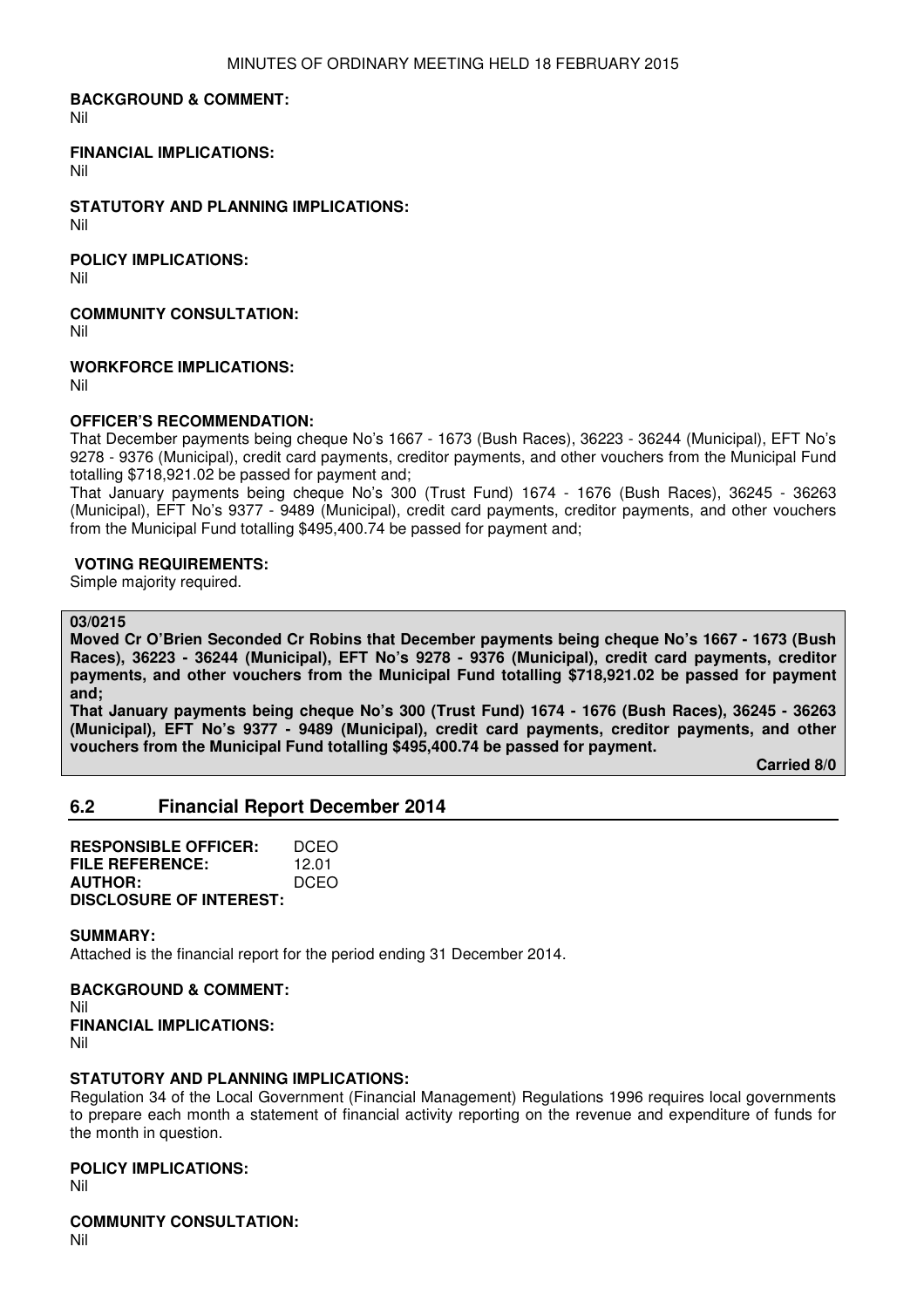#### **WORKFORCE IMPLICATIONS:**

Nil

#### **OFFICER'S RECOMMENDATION:**

That Council endorse the monthly financial statements for the period ending 31 December 2014.

#### **VOTING REQUIREMENTS:**

Simple majority required.

#### **04/0215**

**Moved Cr Robins Seconded Cr Taylor that Council endorse the monthly financial statements for the period ending 31 December 2014.** 

 **Carried 8/0** 

# **6.3 Council Policy Document – Burning on Sundays and Public Holidays**

**NAME OF APPLICANT:** CEO **RESPONSIBLE OFFICER:** CEO **FILE REFERENCE:** 09.03 **AUTHOR: DISCLOSURE OF INTEREST:** Nil

#### **SUMMARY:**

Included in our current Policy Document is a section under Bush Fire Control that relates to burning on Sundays and Public Holidays as follows;

# **"BURNING ON SUNDAYS AND PUBLIC HOLIDAYS**

From the start of the restricted burning time to the end of Easter, no person is allowed to light a fire on a Sunday or Public Holiday."

#### **BACKGROUND & COMMENT:**

The policy is fairly ambiguous in that there is confusion over whether burning can be carried out on Sundays and public holidays following the close of the restricted burning period on 15 March each year. I am uncertain how long this policy has been in place however I suspect that it has never really been adhered too and with the availability of firefighting equipment today I suggest it is a bit archaic.

Depending on interpretation the matter could be an issue with the upcoming Blazing Swan event. The Blazing Swan event is scheduled to be held over Easter this year with the main "burning" events taking place on Saturday  $4<sup>th</sup>$ , Sunday 5<sup>th</sup> & Monday 6<sup>th</sup> April. If the policy is not changed then we need to resolve that the no burning policy be rescinded at least for these dates.

I have spoken to Garry Strother, CBFCO, and Gerald Noble, immediate past CBFCO, who both indicated that they would have no issue with the policy being deleted. It appears that the policy is likely to have been one brought forward from ages ago when there simply was not the number of firefighting units around to deal with any fire outbreaks, in particular on Sundays (historically for sporting days) and public holidays (people away).

I do not believe the deletion of the policy will have any adverse effects on the district.

#### **FINANCIAL IMPLICATIONS**

Nil

**STATUTORY AND TOWN PLANNING IMPLICATIONS**  Nil

#### **POLICY IMPLICATIONS:**

If deleted the policy will need to be removed from the policy document.

#### **COMMUNITY CONSULTATION:**

Nil

#### **WORKFORCE IMPLICATIONS:**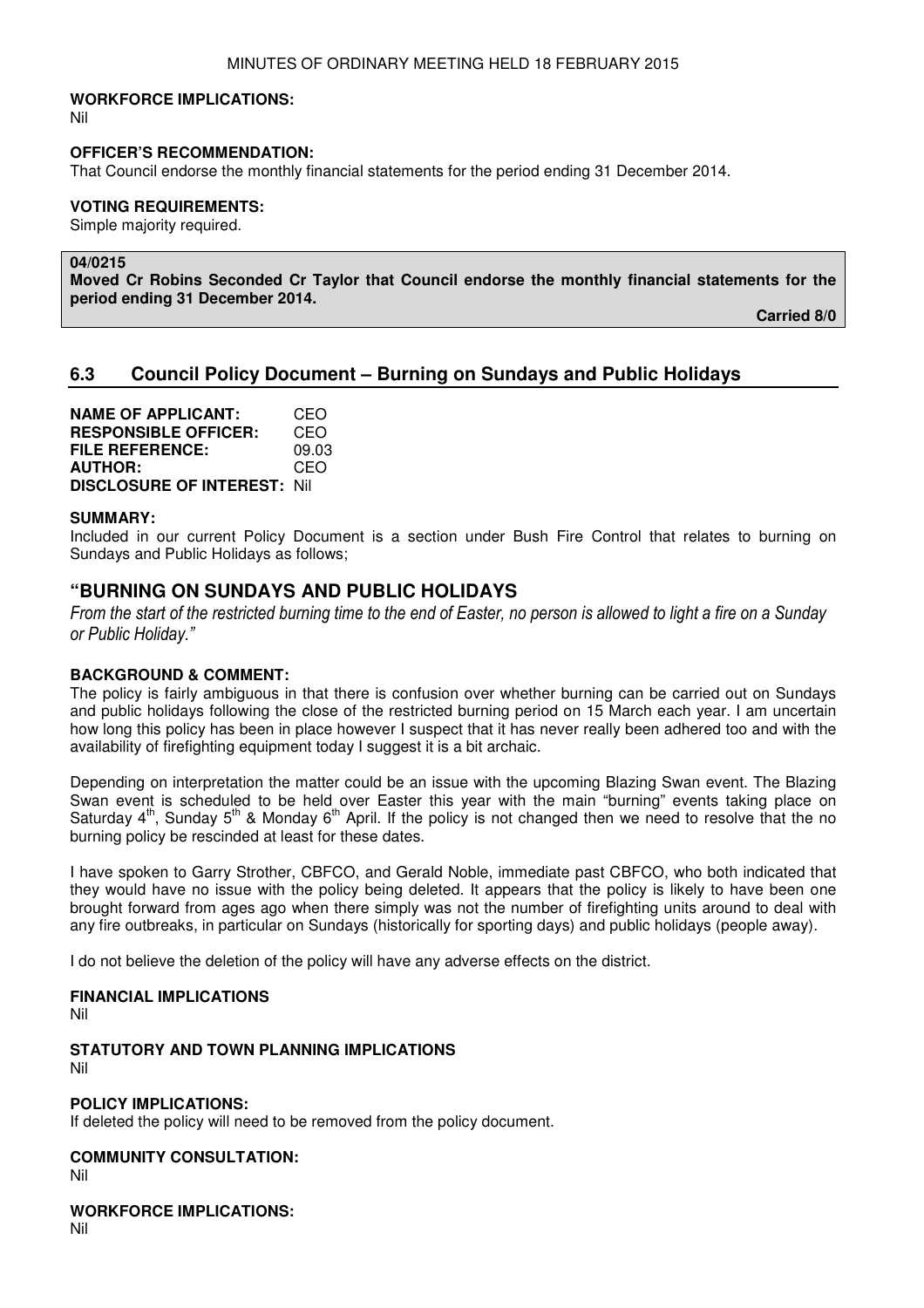That item 3.13 "Burning on Sundays and Public Holidays' be removed from the Shire of Kulin Policy Manual.

# **VOTING REQUIREMENTS:**

Simple majority required.

# **05/0215**

**Moved Cr Taylor Seconded Cr Robins that item 3.13 "Burning on Sundays and Public Holidays' be removed from the Shire of Kulin Policy Manual.** 

 **Carried 8/0** 

# **06/0215**

**Moved Cr Taylor Seconded Cr McInnes that Council go 'in camera' to discuss Item 6.4.** 

 **Carried 8/0**

**07/0215** 

**Moved Cr Seconded Robins Cr West that Council come 'out of camera' in regards to Item 6.4. Carried 8/0**

# **6.4 Freebairn Recreation Centre – Staff Matters**

| <b>NAME OF APPLICANT:</b>           | CEO   |
|-------------------------------------|-------|
| <b>RESPONSIBLE OFFICER:</b>         | CEO   |
| <b>FILE REFERENCE:</b>              | 22.16 |
| <b>AUTHOR:</b>                      | CEO   |
| <b>DISCLOSURE OF INTEREST: Nill</b> |       |

# **SUMMARY:**

As Council is aware Jane Ardagh has resigned from her position as Manager of Leisure Services. She finished up on Thursday 29 January 2015.

# **BACKGROUND & COMMENT:**

The employment of staff at the Recreation Centre has always been a contentious issue due mainly to having to try and balance the caliber of staff we want to employ and always having to take into consideration the overall operational loss incurred or the reduced service that may occur due to the wrong employment model.

I prepared a rough draft of some options that I think may be suitable for the "managers" role and have included this as an attachment to the agenda. This draft was given to the FRAC for their input and Cr West and Cassi will be able to provide comment on the FRAC discussions.

It is my belief that in reality there are two major options:

- Employ a bar manager who simply runs the centre as a function centre and deals with the day to day operations. Under this model the manager would be full time and generally work all bar hours, including weekends, do the cleaning, liaise with centre users and generally act as secretary for the FRAC. Under this model there would be no need to employ a backpackers, except perhaps for a few months of the year during busy periods.
- Employ a Rec Centre manager who has the overall responsibility of running and promoting the centre, run recreation programs and generally be the "recreation officer" for the Shire. This model would require a backpacker or part time person to serve at the bar.

I think that the second model has serious shortfalls, including:

- The expectation that a person with qualifications in the recreation field will be able to actively promote and market the centre to realize an increased use of the building as a function centre, not necessarily just for sporting events.
- If we do not increase the use of the centre then we will always see an operating shortfall well in excess of what we are prepared to pay.

Following Jane's departure, and in a sense in consultation with Peter Kenyon while he was recently here for the community health check, I propose that we completely overturn the way we have been operating the FRAC and advise as follows: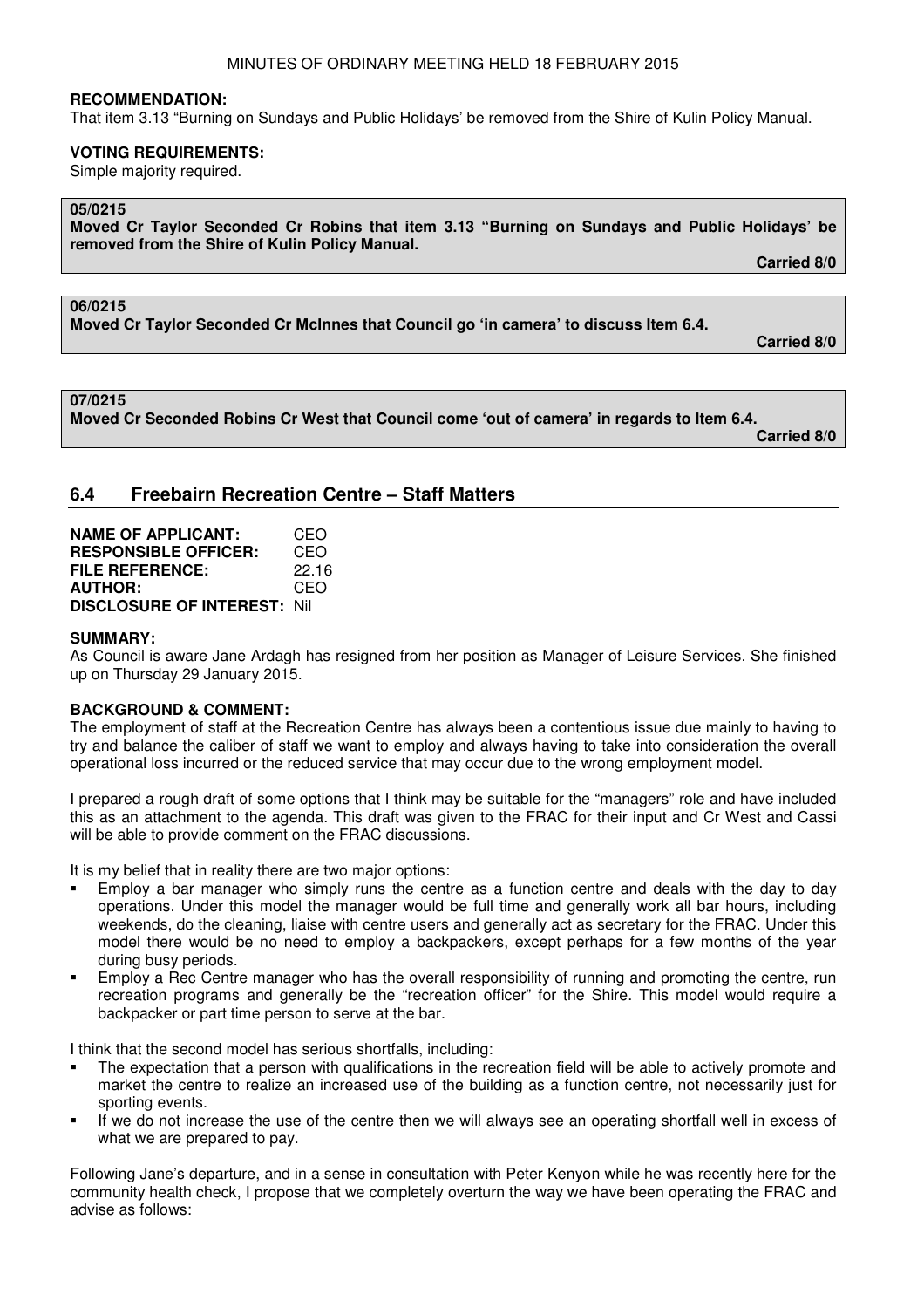# MINUTES OF ORDINARY MEETING HELD 18 FEBRUARY 2015

- Gen Whisson has indicated she is prepared to take on a more general marketing role for the whole town rather than focusing on individual facilities and services (refer to the CEO report where I have detailed a list of her duties). This will include marketing/promoting the Rec Centre, tourism in general, the Memorial hall, Camp Kulin (although unlikely to be significant due to our intention to increase staff for this project) and take on a role as sponsorship coordinator for the Kulin Bush Races. It needs to be emphasised that Gen will not be involved in the operational side of the facilities. Marketing of the centre will include local as well as external users of the facility.
- Either employ a full time bar manager/function centre manager to run the operational sides on the centre OR employ a part time person in this role and use a backpacker for the busy times of the year, probably for around 8 months of the year.
- The beauty of the part time manager/backpacker model is that we can increase the part time manager or backpacker hours as the centre gets busier as a result of increased marketing and promotion.

From a financial aspect I can advise as follows:

- Gen Whisson has advised that she will be seeking a contract extension from April 2015 for a further two year period with a reduction in hours to 3 days per week.
- These two days can be used to effectively pay the part time manager with the intention that we employ a backpacker basically for 8/9/10 months of the year. I think the Jan/Feb months can be catered for by the part time manager and using local casual bar staff as required during these periods.
- By adopting this suggestion we will see a significant saving as we effectively are saving the current Rec Centre managers entire salary, estimated at around \$80,000 per annum inclusive of overheads and potentially more if subsidized housing is taken into account.

If we proceed with the part time manager and backpacker model then we really need to advise clubs that they need to take a bit more responsibility for functions at the centre. For sure Council can still provide the set up and general arrangements but the clubs will need to adopt a more hands on approach with activities at the centre. In relation to fitness activities and other recreation programs these can be run using appropriately qualified external people to provide these services. I would also recommend that we reconsider our charges for the centre, particularly for exercise related activities including the gym and court area.

It is also our intention to become more stringent on raising cleaning fees for all clubs who use Rec Centre facilities and leave a mess for centre staff to clean.

I don't think that the above action will have any real detrimental impact on the centre as locals and sporting clubs are really only using the centre for sporting events at the present time. The aim is to try and make the centre a place that people want to be and if we succeed in increasing usage then the operational costs will look after themselves.

# **FINANCIAL IMPLICATIONS**

If adopted the our running costs for the centre should reduce due to no longer requiring a full time Rec Centre manager.

#### **STATUTORY AND TOWN PLANNING IMPLICATIONS**  Nil

# **POLICY IMPLICATIONS:**

Nil

# **COMMUNITY CONSULTATION:**

The matter has been discussed by the FRAC committee and Cr West and our Deputy CEO will be able to provide a verbal report on these discussions.

# **WORKFORCE IMPLICATIONS:**

There will be a slight change in workforce structure however the effects on the organisation will be fairly minimal.

# **RECOMMENDATION:**

That Council endorse the following:

- that Gen Whisson's role be changed slightly to include marketing and promotion of all Council facilities, including the Freebairn Recreation Centre,
- that we employ a part time Rec Centre Manager, with responsibility for, but not limited to, liaising with recreation centre users (including clubs operating from the building), function coordination, centre maintenance, overseeing casual bar staff and administration duties associated with the centre, and
- continue to employ a backpacker casual for the busier times of the year, possibly up to 10 months of the year.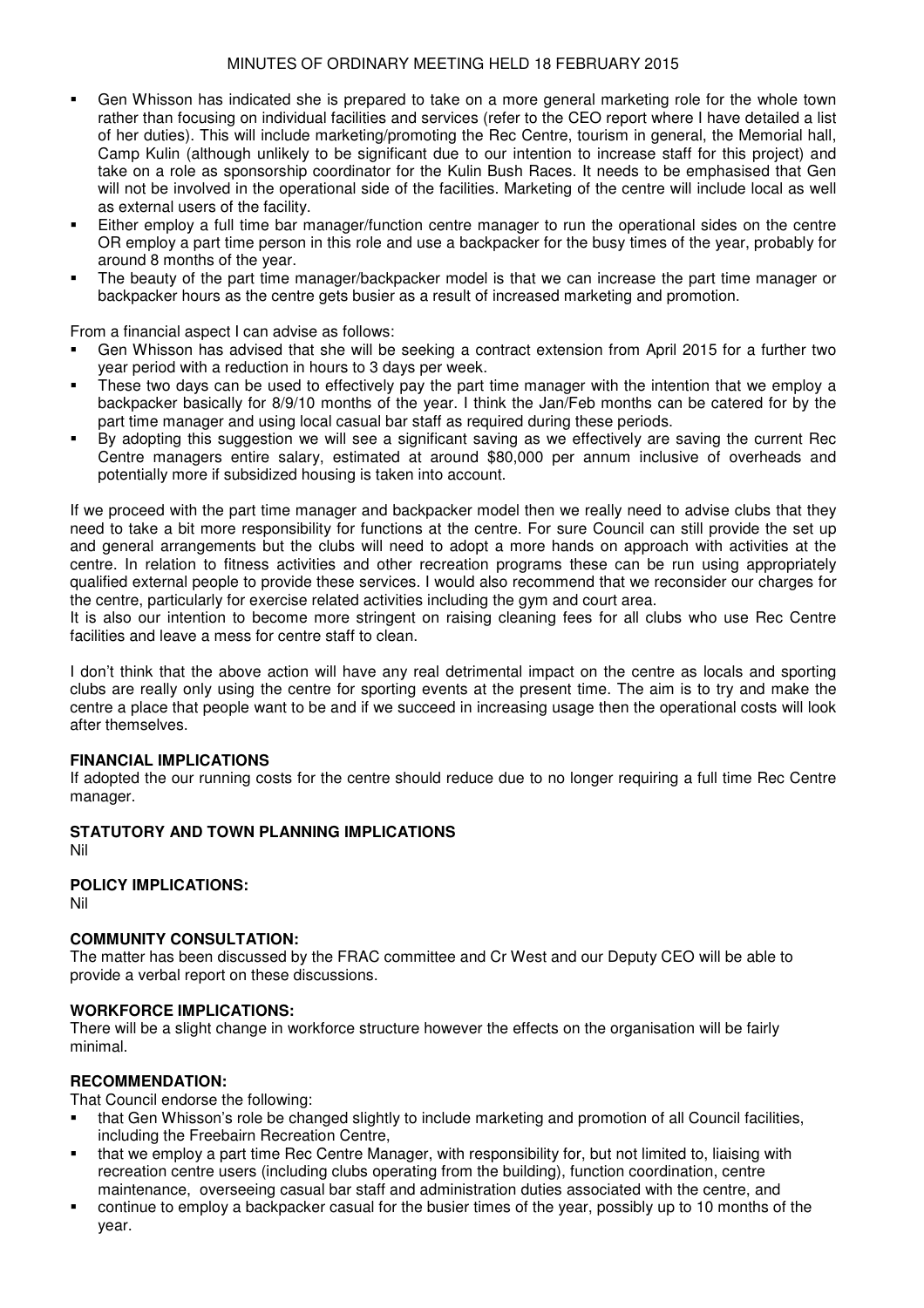#### **VOTING REQUIREMENTS:**

Simple majority required.

#### **08/0215**

**Moved Cr Taylor Seconded Cr West that Council endorse the following:** 

- **that Gen Whisson's role be changed slightly to include marketing and promotion of all Council facilities, including the Freebairn Recreation Centre,**
- **that we employ a part time Rec Centre Manager, with responsibility for, but not limited to, liaising with recreation centre users (including clubs operating from the building), function coordination, centre maintenance, overseeing casual bar staff and administration duties associated with the centre, and**
- **continue to employ a backpacker casual for the busier times of the year, possibly up to 10 months of the year.**

 **Carried 8/0** 

# **6.5 Jupiter Health & Medical Services**

**NAME OF APPLICANT:** John Read, CEO, Shire of Kondinin **RESPONSIBLE OFFICER:** CEO **FILE REFERENCE:** 24.07<br>**AUTHOR:** CEO **AUTHOR: DISCLOSURE OF INTEREST:** Nil

#### **SUMMARY:**

All Councillors will have received a copy of the report that John Read, CEO, Shire of Kondinin, submitted to their Council meeting on Wednesday 11 February 2015.

#### **BACKGROUND & COMMENT:**

I now have a copy of the resolution passed by the Kondinin Shire in relation to this matter as follows:

Decision of Kondinin Shire Council at its meeting on 11<sup>th</sup> February, 2015:

#### "Resolution

THAT Council approach Jupiter Health and Medical Services regarding improving their Medical Doctor services, covering the following issues:

- 1. The Shire of Kondinin communicate regarding these issues in future with Dr Michael Gendy.
- 2. Jupiter ensure that its surgeries are open to the public during the hours advertised.
- 3. Jupiter ensure that all patient fees charged are consistent and that these fees be advertised at surgeries and in the local newsletters.
- 4. Jupiter solve its staffing problems.
- 5. Jupiter's request for \$72,000 per year financial assistance be considered in September, 2015, when the renewal of the Agreement/Contract is to be considered and negotiated.
- 6. Jupiter provide a Medical Doctor who treats all patients.
- 7. Jupiter ensure that the Kondinin based pharmacy is operating and common drugs required by patients are available at surgeries during the Doctor's visits to Kulin and Hyden.
- 8. Jupiter provide details of the daily number of patient attendance at Kondinin, Hyden and Kulin surgeries for the last six month period (1/9/2014 to 28/2/2015)."

Obviously the matter needs further discussion from our perspective.

#### **FINANCIAL IMPLICATIONS**

Nil at this stage, although there will be an impact on future budgets if we are required to pay the contribution as requested by Jupiter Health & Medical Services.

# **STATUTORY AND TOWN PLANNING IMPLICATIONS**

Nil

**POLICY IMPLICATIONS:**

Nil

**COMMUNITY CONSULTATION:**

Nil

**WORKFORCE IMPLICATIONS:** Nil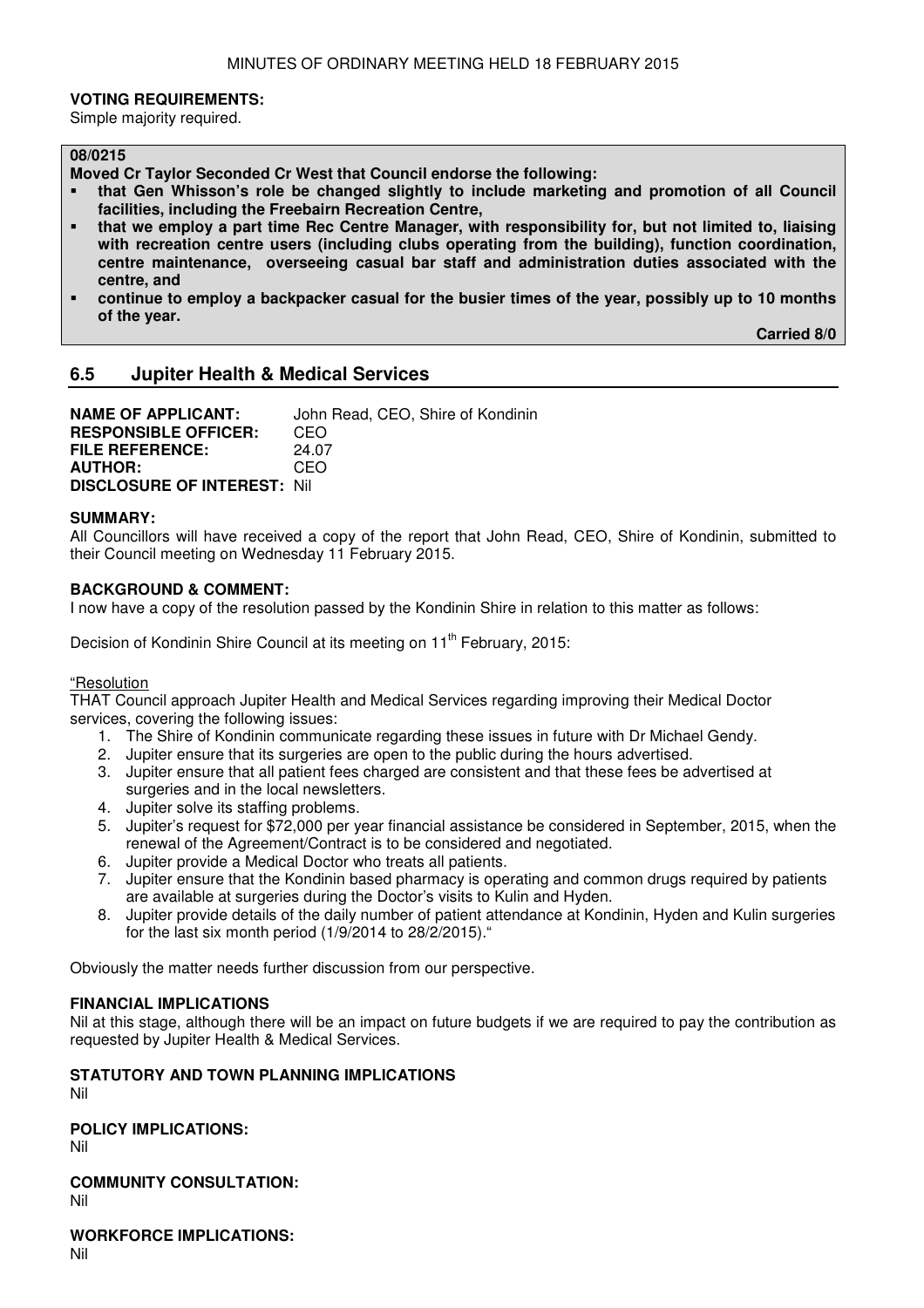That Council support the Shire of Kondinin's resolution passed at their meeting dated 11 February 2015.

#### **VOTING REQUIREMENTS:**

Simple majority required.

#### **09/0215**

**Moved Cr O'Brien Seconded Cr Bowey that Council support the Shire of Kondinin's resolution passed at their meeting dated 11 February 2015.** 

 **Carried 8/0** 

# **6.6 Kulin Herbarium**

| <b>NAME OF APPLICANT:</b>          | Sandra Murray |
|------------------------------------|---------------|
| <b>RESPONSIBLE OFFICER:</b>        | CEO           |
| <b>FILE REFERENCE:</b>             | 02.09         |
| <b>AUTHOR:</b>                     | CEO           |
| <b>DISCLOSURE OF INTEREST: Nil</b> |               |

#### **SUMMARY:**

Attached to the agenda is a copy of correspondence between the CEO and Kulin Herbarium President, Sandra Murray.

#### **BACKGROUND & COMMENT:**

While some of the issues are operational I think that we need to consider the options we have available for the future of the Herbarium at the same time as appreciating that Council has considered the issue briefly at past meetings.

It is my view that we do have some obligation to provide support to the Herbarium in their capacity as a community organisation similar to many others we have supported, and will continue to support, in the past.

Unfortunately we do not have a position at present on the future use of the existing office space and we are unlikely to be able to make that decision for some time. In the meantime I provide the following information on possible solutions:

- The Shop at 6 High St, Kulin (opposite the IGA) is in the hands of the Public Trustee and my understanding is that they do not intend to sell this building for some time. There are issues with power supply, the building is not connected to the infill sewerage scheme and I believe that they have not been able to contact the family of the Estate. The use of this building may be an option in the long term.
- The shop at 49 Johnston St, Kulin (owned by John Bell) I believe has an offer to purchase on it. I had intended to recommend to Council that we purchase this shop for use by the Herbarium however obviously that may no longer be an option.
- Is there an option in the short term to allow the herbarium to base themselves in one of the squash courts at the old recreation centre. This could be achieved by lining the Johnston St side court at a fairly minimal cost.

My recommendation below is based on the fact that there is a bit of time for us to consider the options however we do need to commit or otherwise our support for the Herbarium in the interim.

#### **FINANCIAL IMPLICATIONS**

If we do make a commitment to support the herbarium then we will need to allow funds for the purchase or upgrade of a suitable building in the not too distant future.

#### **STATUTORY AND TOWN PLANNING IMPLICATIONS**  Nil

#### **POLICY IMPLICATIONS:**

Nil

# **COMMUNITY CONSULTATION:**

Nil, although we could commence an advertising for a suitable building within the community to see what may be available.

# **WORKFORCE IMPLICATIONS:**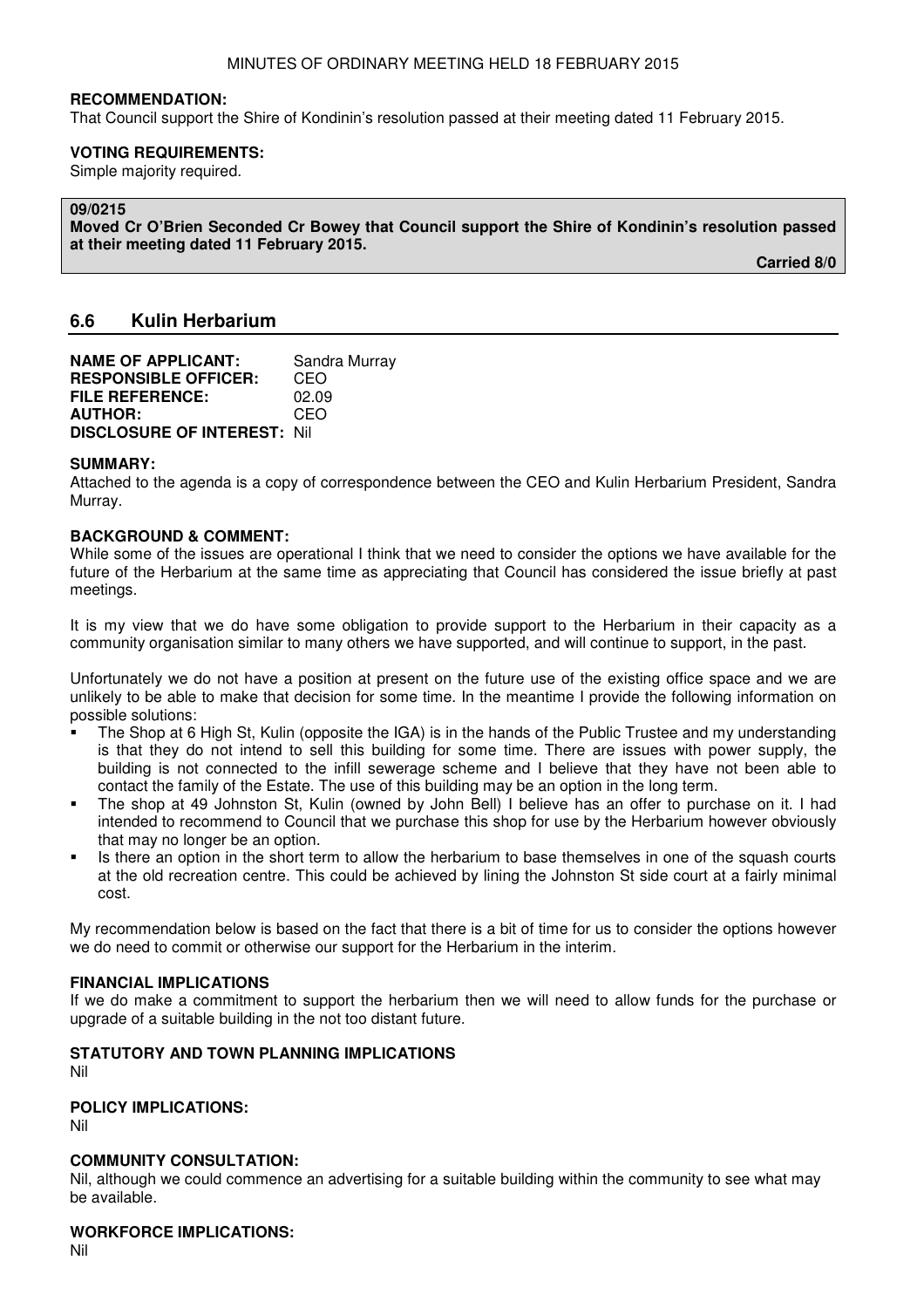That Council take the following action in relation to the future of the Kulin Herbarium:

- that Council indicate our in principal support for the Herbarium as an important service/group within the community,
- that we advise the group that we will commence advertising to see if there is currently a building in town for long term lease or purchase that will be suitable for use as a Herbarium,
- should there be a suitable building in town then negotiations commence with the Herbarium Group over future conditions of operation for that building, and
- Council advise the Herbarium Group that there may be a possibility that the existing Council Offices is a suitable option however until a final decision on this buildings future is made no guarantees can be given for any extended period.

# **VOTING REQUIREMENTS:**

Simple majority required.

#### **10/0215**

**Moved Cr McInnes Seconded Cr O'Brien that Council take the following action in relation to the future of the Kulin Herbarium:** 

- **that Council indicate our in principal support for the Herbarium as an important service/group within the community,**
- **that we advise the group that we will commence advertising to see if there is currently a building in town for long term lease or purchase that will be suitable for use as a Herbarium,**
- **should there be a suitable building in town then negotiations commence with the Herbarium Group over future conditions of operation for that building, and**

**Council advise the Herbarium Group that there may be a possibility that the existing Council Offices is a suitable option however until a final decision on this buildings future is made no guarantees can be given for any extended period.** 

 **Carried 8/0** 

# **6.7 Long Service Leave – Denis Brandis**

| <b>NAME OF APPLICANT:</b>           | Denis Brandis |
|-------------------------------------|---------------|
| <b>RESPONSIBLE OFFICER:</b>         | CEO           |
| <b>FILE REFERENCE:</b>              | 22.04         |
| <b>AUTHOR:</b>                      | CEO           |
| <b>DISCLOSURE OF INTEREST: Nill</b> |               |

#### **SUMMARY:**

Denis Brandis has become eligible for LSL and he has written to indicate that he wishes to take the leave from 1 June to 10 July 2015. Mr Brandis has also requested that his full entitlement of leave be taken in a 6 ½ week block at double pay.

# **BACKGROUND & COMMENT:**

Under the Local Government LSL regulations the taking of leave at double pay is permitted provided the employer is in agreeance with the request. Section 6 B of the Regulations states:<br>"6B. Leave on double pav

### Leave on double pay

 Where a worker commences a period of long service leave the worker may, if the worker and his or her employer so agree in writing, be paid for each week of that period at double the rate at which he or she would otherwise be entitled under regulation 8 to be paid, but double any period of leave in respect of which the worker is so paid shall be taken into account for the purpose of ascertaining the amount of leave, if any, to which the worker is thereafter entitled and for the purposes of applying the formula in regulation 9(3)."

As far as I am concerned I have no objection that Mr Brandis's request be granted, in fact it will more likely be beneficial as we would need to employ contractors for any time Denis is away if we insist he takes leave for the full 13 weeks at normal time.

# **FINANCIAL IMPLICATIONS**

We have only allowed for 52 weeks pay in the budget for Denis Brandis so if the request is approved then we will actually pay him 58 weeks pay in the current financial year. We can however reimburse the shortfall from the LSL Reserve if necessary.

# **STATUTORY AND TOWN PLANNING IMPLICATIONS**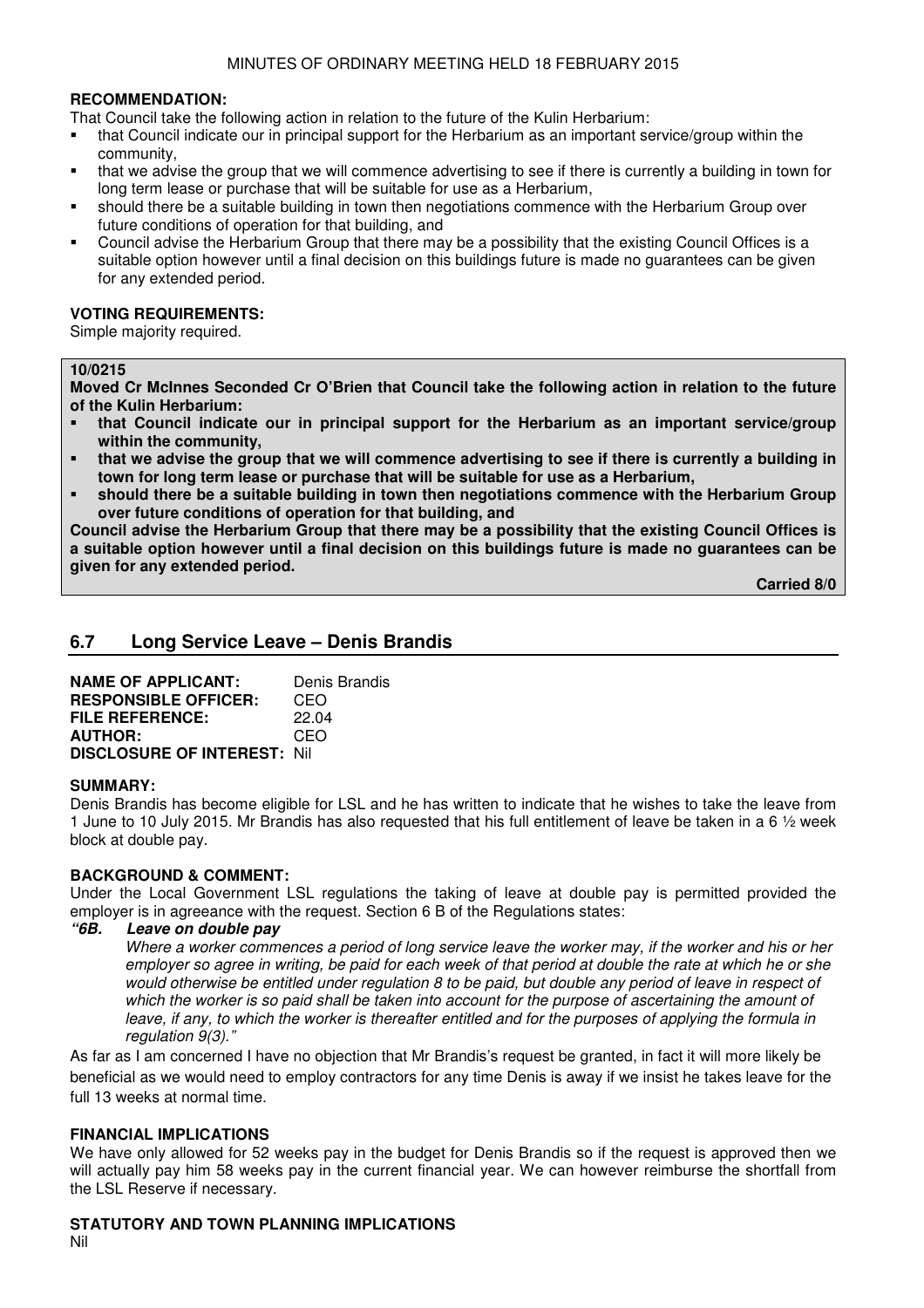#### **POLICY IMPLICATIONS:**

Nil

#### **COMMUNITY CONSULTATION:**

Nil

#### **WORKFORCE IMPLICATIONS:**

In accordance with Local Government Long Service Leave Regulations.

#### **RECOMMENDATION:**

That Council approve Mr Denis Brandis taking his Long Service Leave entitlement in a 6 ½ week block at double pay for the period 1 June to - 10 July 2015.

# **VOTING REQUIREMENTS:**

Simple majority required.

#### **11/0215**

**Moved Cr Ledwith Seconded Cr O'Brien that Council approve Mr Denis Brandis taking his Long Service Leave entitlement in a 6 ½ week block at double pay for the period 1 June to - 10 July 2015.** 

 **Carried 8/0** 

**Council adjourned for lunch at 12.26pm.** 

**Council resumed from lunch at 2.02pm following a tour of the building works being undertaken at the Resource Centre / new Shire Offices.** 

**Cr Duckworth entered the Council Chambers at 2.09pm**

# **6.8 Eastern Wheatbelt Declared Species Group – Future Funding**

**NAME OF APPLICANT:** EWDSG Chair Cyril Smith **RESPONSIBLE OFFICER:** CEO **FILE REFERENCE:** 11.04 **AUTHOR:** CEO **DISCLOSURE OF INTEREST:** Nil

#### **SUMMARY:**

Over the past few months the EWDSG has been liaising with a number of Councils over a future funding model to enable to group to fund their operations. I have attached a copy of the latest suggestion to the agenda for Council information.

# **BACKGROUND & COMMENT:**

The basic proposal is as follows:

- All rate notices will be issued and administered by the State Government on behalf of EWDSG.
- Notices will be created as per the number of rate assessments, if a farmer has 2 or 3 entities/rate notices they will need to pay 2 or 3 rate payments.
- At present neither mining tenements nor urban land are not included in the rating model.
- The Office of State revenue may apply an administration fee of up to \$15,000 per annum.
- All assessments will attract a rate of \$60.

The EWDSG seek comments on the above proposal from member Councils.

#### **FINANCIAL IMPLICATIONS**

Council will in fact be \$6,500 better off as we will no longer be required to pay the current annual Local Government levy. I am unsure what the final contribution will be from farmers in the Kulin Shire under the new model.

# **STATUTORY AND TOWN PLANNING IMPLICATIONS**

Nil

**POLICY IMPLICATIONS:**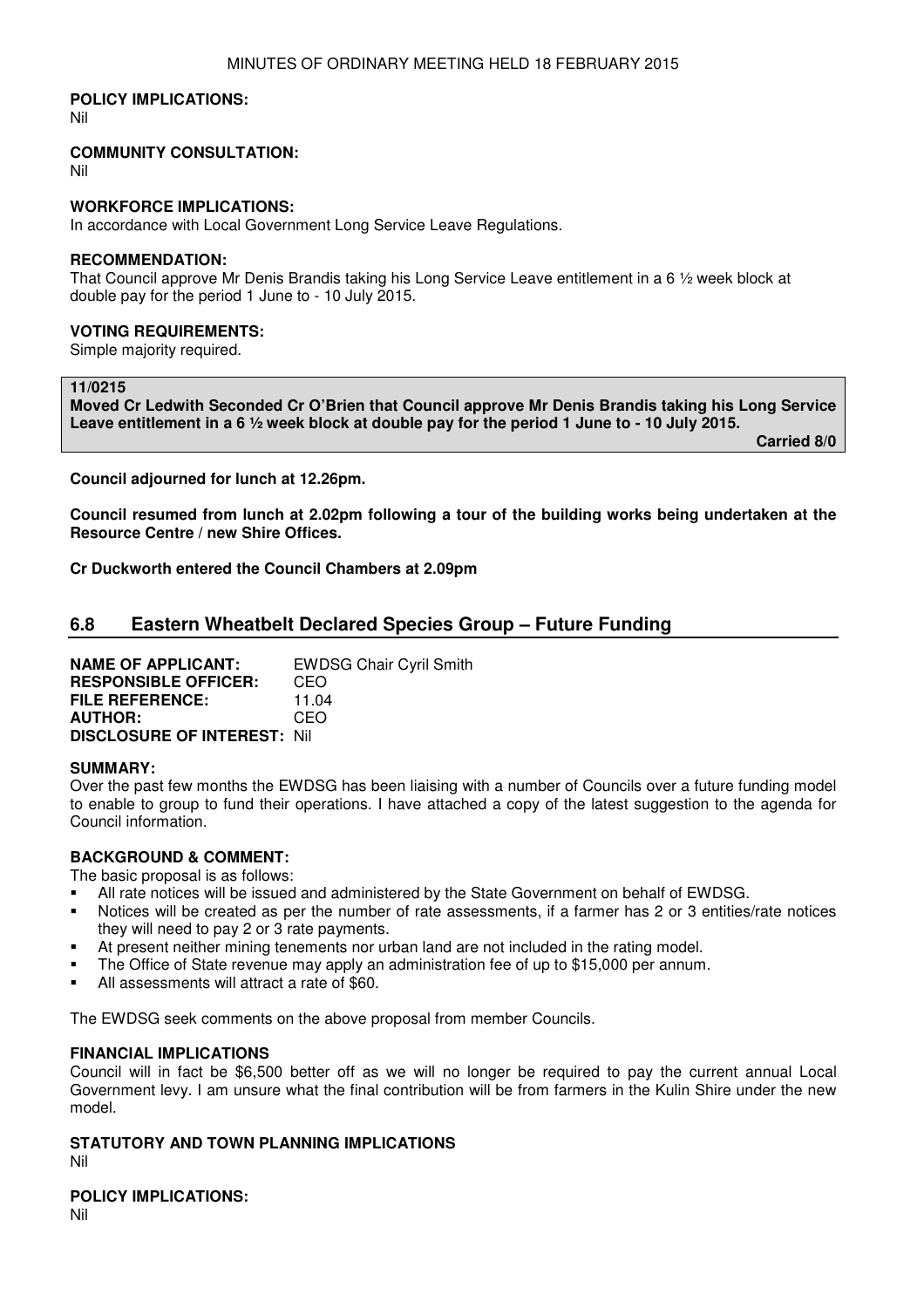# **COMMUNITY CONSULTATION:** Nil

**WORKFORCE IMPLICATIONS:**

Nil

#### **RECOMMENDATION:**

That Council raise no comment or objection to the proposed rating system to be implemented by EWDSG for a funding model for the ongoing control of wild dogs in the agricultural regions.

# **VOTING REQUIREMENTS:**

Simple majority required.

# **12/0215**

**Moved Cr Robins Seconded Cr O'Brien that Council raise no objection to the proposed rating system to be implemented by EWDSG for a funding model for the ongoing control of wild dogs in the agricultural regions, provided the Local Governments involved have the power to vote by majority on any future changes including, but not limited to, the VEN rate, rating method, admin charge and expansion of their responsibilities of the EWBG.** 

**Further that the Shire of Kulin considers that a hectare rate is more equitable and that this be considered when the system is reviewed.** 

 **Carried 8/1**

# **6.9 Development Assessment Panels (DAP)**

**NAME OF APPLICANT:** State Government DAP **RESPONSIBLE OFFICER:** CEO **FILE REFERENCE:** 18.05 **AUTHOR:** CEO **DISCLOSURE OF INTEREST:** Nil

#### **SUMMARY:**

As Council is aware DAP's came into operation in 2011 to determine development applications that meet a certain threshold value. Each DAP comprises 5 members, 3 specialist members, one of which is the presiding member, and 2 local government members. The appointments of all DAP members expire on 26 April 2015.

# **BACKGROUND & COMMENT:**

Presently our representatives on the DAP are: Members - Cr Sullivan & Cr West Alternate Members - Cr Pittard & Cr Duckworth

Note each DAP is required to have alternate members to act should one of the members be unavailable at any particular time.

Nominations are now invited, and must be received no later than 27 February 2015, for appointment for a two year term to expire on 26 April 2017.

# **FINANCIAL IMPLICATIONS:**

Nil

**STATUTORY AND TOWN PLANNING IMPLICATIONS**  Nil

**POLICY IMPLICATIONS:** Nil

**COMMUNITY CONSULTATION:** Nil

**WORKFORCE IMPLICATIONS:** Nil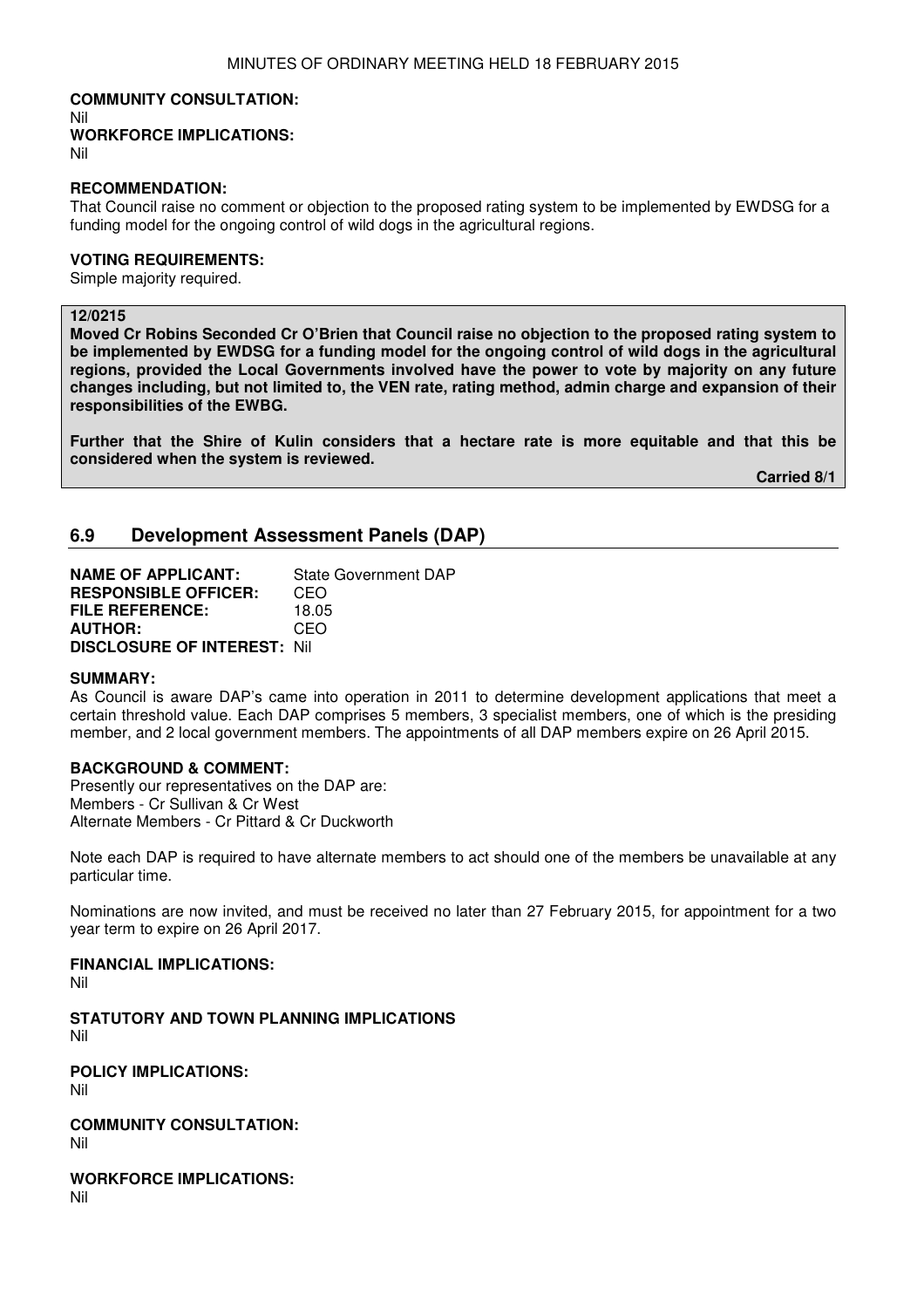That Council nominate the following members to serve on the DAP for a further two year term expiring 26 April 2017: Members: Alternate Members:

#### **VOTING REQUIREMENTS:**

Simple majority required.

# **13/0215**

**Moved Cr Taylor Seconded Cr O'Brien that Council nominate the following members to serve on the DAP for a further two year term expiring 26 April 2017: Members: Cr Sullivan and Cr West Alternate Members: Cr Robins and Cr Duckworth** 

 **Carried 9/0** 

# **6.10 CEO Performance Review**

| <b>NAME OF APPLICANT:</b>          | CEO   |
|------------------------------------|-------|
| <b>RESPONSIBLE OFFICER:</b>        | CEO   |
| <b>FILE REFERENCE:</b>             | 22.16 |
| <b>AUTHOR:</b>                     | CEO   |
| <b>DISCLOSURE OF INTEREST: Nil</b> |       |

#### **SUMMARY:**

The annual CEO review is required in accordance with the Local Government Act and regulations.

#### **BACKGROUND & COMMENT:**

An evaluation sheet will be provided to all councilors for completion and forwarding to the Shire President. The formal review can then be completed during the March meeting.

# **FINANCIAL IMPLICATIONS:**

Nil

**STATUTORY AND TOWN PLANNING IMPLICATIONS:**  Local Government Act 1995

#### **POLICY IMPLICATIONS:**

Nil

**COMMUNITY CONSULTATION:** Nil

**WORKFORCE IMPLICATIONS:** Nil

### **RECOMMENDATION:**

For Council consideration.

#### **VOTING REQUIREMENTS:**

Simple majority required.

**Evaluation forms were handed out to all Councillors, to be returned to the President prior to the March Council meeting.**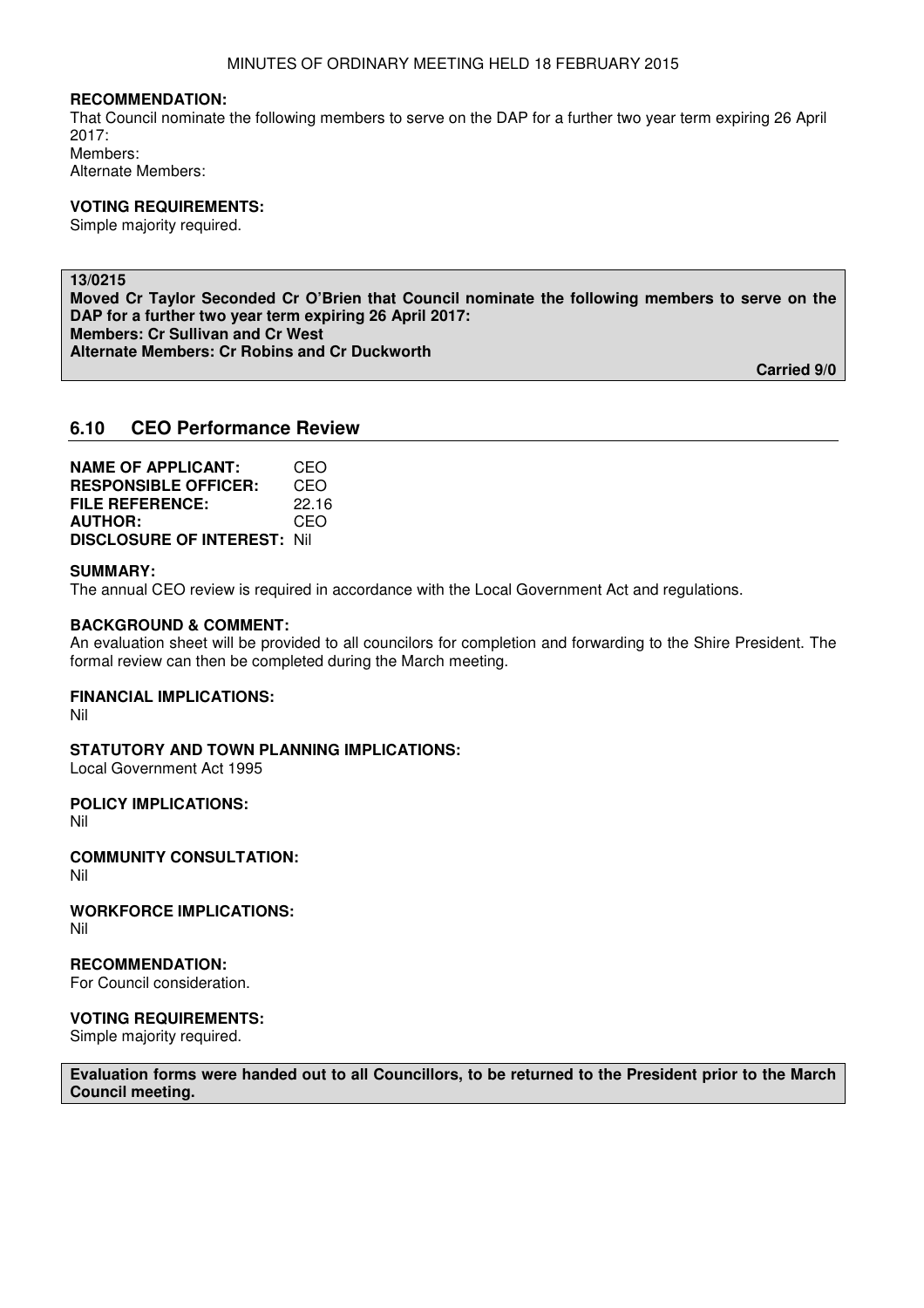# **6.11 Annual Report – Auditors Report**

| <b>NAME OF APPLICANT:</b> | DCEO  |
|---------------------------|-------|
| <b>FILE REFERENCE:</b>    | 13.03 |
| <b>AUTHOR:</b>            | DCEO  |

#### **SUMMARY:**

This report presents the 2013/2014 Independent Auditor's Report. It should be noted that no issues of inaccuracy or non-compliance with the Shire's Annual Financial Report for the year ended 30 June 2014 have been identified.

### **COMMENT:**

Each year, as part of Council's audit process, an Independent Audit is undertaken to assess Council's Annual Financial Report and the legitimacy and accuracy of Council's accounts. An Independent Audit Report is then produced by the Auditor and provided to the Chief Executive Officer, Mayor and the Minister / Department for Local Government. The Report is included in Council's Annual Report. Any issues arising from the Independent Audit Report are to be investigated and action taken to resolve those issues. Council's Auditor, Ms Leanne Oliver, will attend a teleconference to discuss the audit report and take questions from Committee members.

#### **FINANCIAL IMPLICATIONS**

Nil

**STATUTORY AND TOWN PLANNING IMPLICATIONS**  Nil

**POLICY IMPLICATIONS:**

Nil

**COMMUNITY CONSULTATION:** Nil

**WORKFORCE IMPLICATIONS:** Nil

#### **RECOMMENDATION:**

That the Auditors Report covering the 2013/14 Annual Report be received.

# **VOTING REQUIREMENTS**

Simple majority required.

#### **14/0215**

**Moved Cr Duckworth Seconded Cr West that the Auditors Report covering the 2013/14 Annual Report be received.** 

 **Carried 9/0** 

# **6.12 Asbestos Management Plan**

**NAME OF APPLICANT:** Shire of Kulin **FILE REFERENCE: AUTHOR:** Mr J Goldacre EHO

#### **SUMMARY:**

In adopting the Asbestos Management Plan 2014 document shown in **Attachment 1** the Shire of Kulin will comply with the requirements of the Occupational Safety and Health Regulations 1996. The Asbestos Management Plan 2014 document will form part of the corporate documentation process for asbestos in the workplace to be made available to staff and contractors working on buildings which contain Asbestos Containing Material (ACM). The Asbestos Management Plan 2014 document also includes the Register of ACM products in workplaces (including housing and public buildings owned by the Shire) and this document will be compiled over the December 2014 to March 2015 period.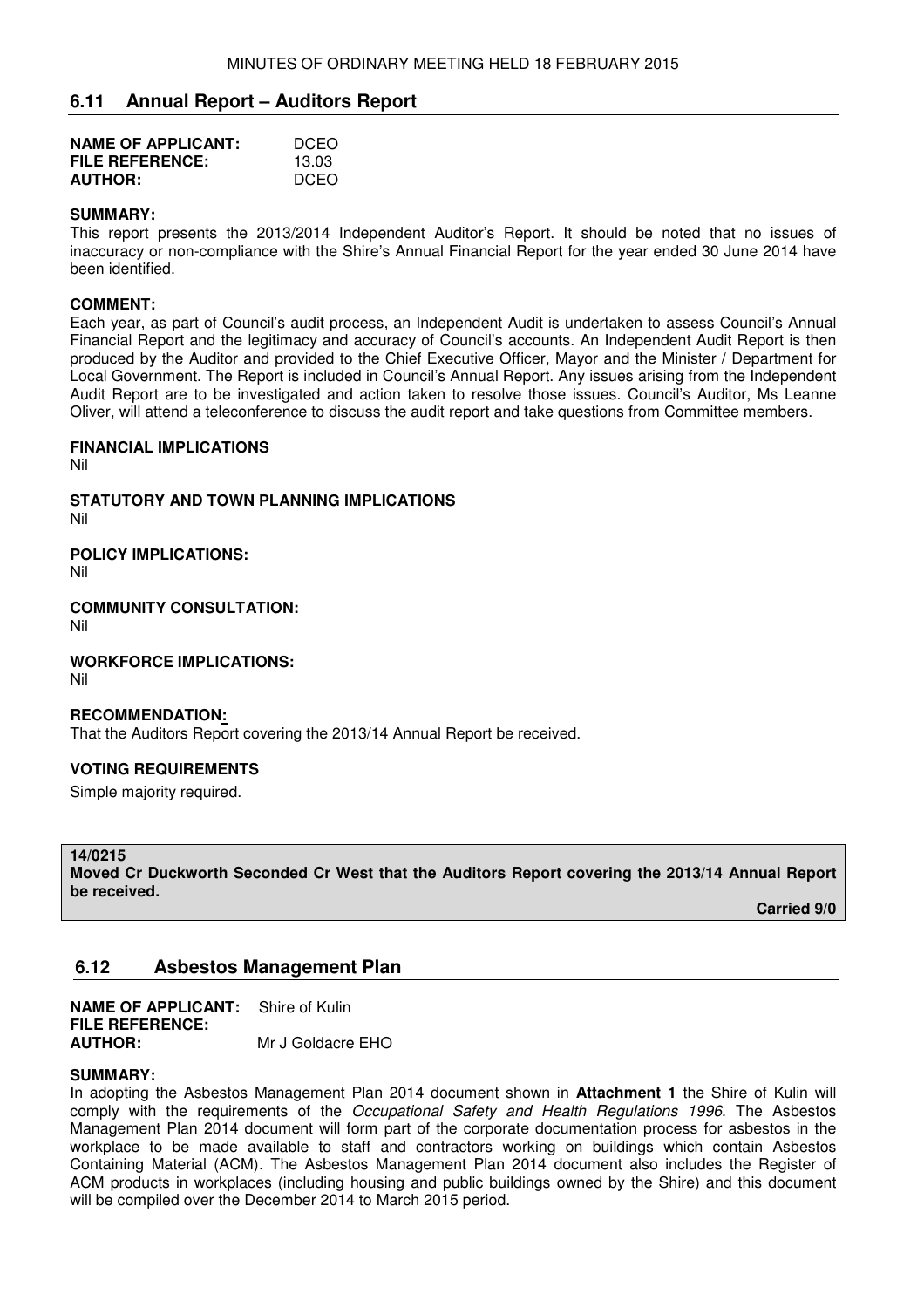### **BACKGROUND & COMMENT:**

A legislative requirement was enacted in the mid-1990s under the Occupational Safety and Health Act 1984 requiring workplaces to have in place an Asbestos Management Plan and Asbestos Register. The Asbestos Management Plan, field documents and register have been developed with the assistance of the Local Government insurer LGIS (JLTA) to assist the Shire to comply with the legislative requirements for the management of ACM in Shire owned or controlled buildings and workplaces (inclusive of dwellings provided to Shire Staff and Contractors).

ACM in sound condition, left undisturbed, presents negligible risk to employees, building occupants and the general community. Therefore removal of asbestos may not be immediately necessary but should be taken into consideration due to possible health risks and public concern. ACM should be regularly inspected and actions taken to minimise health risk, as far as is reasonably practical by non-invasive sealing or removal by a qualified person and in accordance with the requirements of the Asbestos Management Plan 2014 protocols. The Shire of Kulin ACM Register when completed will provide recommendations only for the buildings and structures identified with ACM and the recommendations are able to be modified as the case may be for each building and structure.

The legislation that the Shire of Kulin is required to comply with is the Occupational Safety and Health Regulations 1996, particularly Regulation 5.43 which states:

5.43. Identification and assessment of asbestos hazards at workplaces

Without limiting regulation 3.1 or 5.15, a person who, at a workplace, is an employer, the main contractor, a self-employed person or the person having control of the workplace must ensure that —

- (a) the presence and location of asbestos at the workplace is identified; and
- (b) the process of identification referred to in paragraph (a) and the assessment of risks arising from hazards in relation to asbestos at the workplace are conducted in accordance with the Code of Practice for the Management and Control of Asbestos in Workplaces [NOHSC: 2018 (2005)].

Penalties do apply for a breach of Regulation 5.43. The penalties for a 'body corporate' are significant and a local Government is by law a body corporate pursuant to the Local Government Act 1995 Section 2.5:

- 2.5. Local governments created as bodies corporate
	- (2) The local government is a body corporate with perpetual succession and a common seal.
	- (3) The local government has the legal capacity of a natural person.
	- (6) Proceedings may be taken by or against the local government in its corporate name.

In May 2014 A Newburn Company SGS Australia Pty Ltd pleaded guilty to failing to ensure that the presence and location of asbestos at the workplace was identified, and was fined in the Perth Magistrates Court to the sum of \$5500 plus costs

In adopting the Asbestos Management Plan 2014 document (attached) the Shire of Kulin meets the requirements of the Occupational Safety and Health Regulations 1996. The document will form part of the corporate documentation process and onsite activity for identifying ACM in the workplace and this is to be made available to staff and contractors working on Shire buildings which contain ACM.

# **FINANCIAL IMPLICATIONS**

Cost in time for the onsite inspections of Shire owned and operated public buildings, depots and housing which is estimated at \$1,500 inclusive of setting out the information into the templates. Ongoing operational documentation can be covered in the EHO contact time with the Shire of Kulin.

# **STATUTORY AND TOWN PLANNING IMPLICATIONS**

Occupational Safety and Health Act 1984 Occupational Safety and Health Regulations 1996 Local Government Act 1995 There are no Town Planning implications.

# **RECOMMENDATION:**

That Council endorse the following:

- **1.** Adoption of the document for Asbestos in the Workplace being the Kulin Shire Asbestos Management Plan 2014 as shown in Attachment 8. And;
- **2.** Council authorise the Chief Executive Officer to implement the review of the Register of ACM products in workplace document by conducting onsite inspections of Shire owned public buildings, depots and housing within the Kulin Shire.

# **VOTING REQUIREMENTS**

Simple majority required.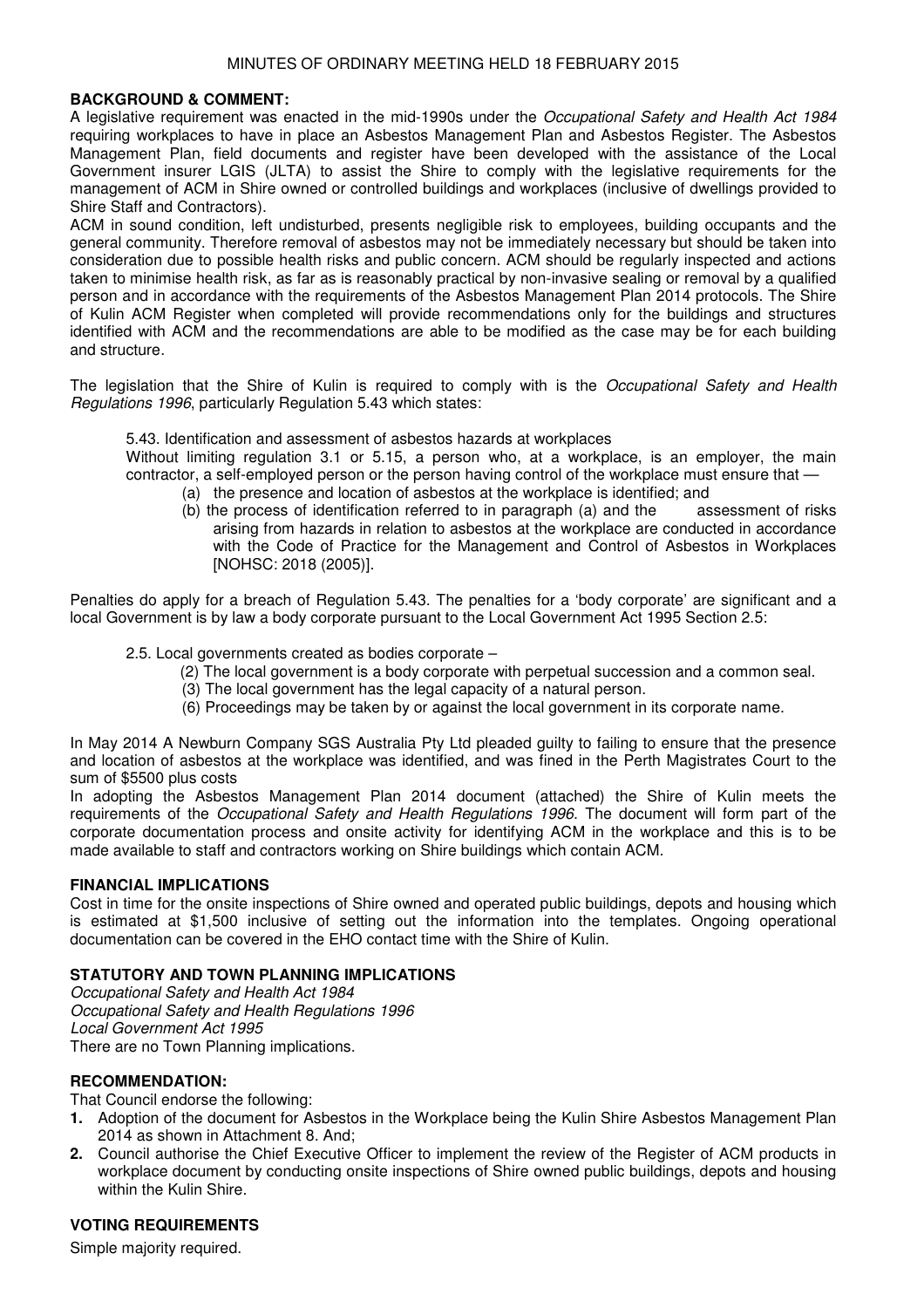#### **15/0215**

ֺ

**Moved Cr Taylor Seconded Cr Ledwith that Council endorse the following:** 

- **1. Adoption of the document for Asbestos in the Workplace being the Kulin Shire Asbestos Management Plan 2014 as shown in Attachment 8. And;**
- **2. Council authorise the Chief Executive Officer to implement the review of the Register of ACM products in workplace document by conducting onsite inspections of Shire owned public buildings, depots and housing within the Kulin Shire.**

 **Carried 9/0** 

# **7. COMPLIANCE**

# **7.1 Audit & Risk Committee – Teleconference**

A teleconference was arranged with Leanne Oliver from Byfields Business Advisors (Council's Auditors) for Council to discuss the 2013/14 Annual Report and to satisfy the requirements of Council to meet with their Auditor once annually.

Leanne addressed questions asked by Councillors and the Management Report was discussed.

# **8. ELECTED MEMBERS MOTIONS OF WHICH PREVIOUS NOTICE HAS BEEN GIVEN**

Nil

# **9. NEW BUSINESS OF AN URGENT NATURE INTRODUCED BY DECISION AT THE MEETING**

Nil

**Council adjourned for afternoon tea at 3:30pm.** 

**Cr McInnes left the meeting at 3:30pm** 

**Council resumed from afternoon tea at 4.03pm with Manager of Works, Len Hobson in attendance and Tanya Dupagne, Camp Kulin Manager, who provided Council with an update on the current happenings along with the future direction of Camp Kulin.** 

**Tanya Dupagne left the Council Meeting at 4.36pm.** 

# **10. INFORMATION BULLETIN ITEMS / COUNCILLOR REPORTS**

# **President Sullivan**

# Meetings Attended

- 22 Jan Central Country Zone teleconference
- 03 Feb Peter Kenyon Staff & Council sessions
- 13 Feb Central Country Zone teleconference
- 13 Feb Opening of Visitor Discovery Zone

16 Feb - Country Local Government Reform Meeting – Cr Sullivan did not attend

Questions Without Notice

Interested to hear input from staff at the Peter Kenyon session

Discussed acknowledgement (or the lack thereof) regarding volunteers within the community Suggested replacing tiles on Railway Shed